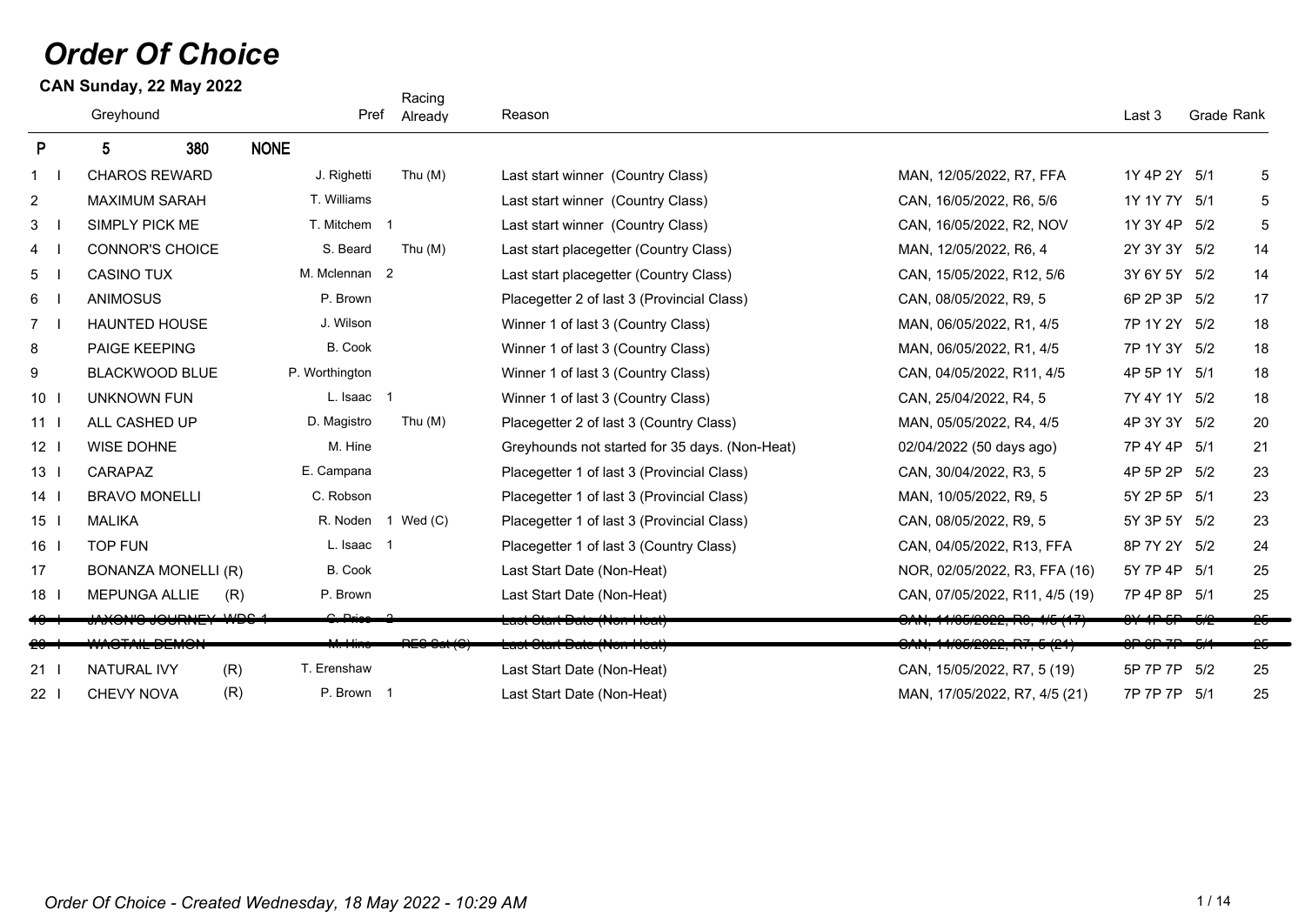|                | Greyhound |                     |     | Pref         | Racing<br>Already | Reason                                            |                                          |              | Grade Rank |    |
|----------------|-----------|---------------------|-----|--------------|-------------------|---------------------------------------------------|------------------------------------------|--------------|------------|----|
| P.             |           | <b>MDN</b>          | 380 | <b>NONE</b>  |                   |                                                   |                                          |              |            |    |
|                |           | <b>STELLA GUNDI</b> |     | G. Reid      | Wed $(C)$         | Last start placegetter (Provincial Class)         | CAN. 15/05/2022. R4. MDN                 | 2P 3P 4P M/1 |            | 2  |
| $2 \mid$       |           | <b>GLOBAL GAIN</b>  |     | C. Dagostino |                   | Last start placegetter (Provincial Class)         | CAN, 15/05/2022, R4, MDN                 | 3P 2P 2Y M/1 |            | 2  |
| $3 \Box$       |           | OSCAR MONELLI       |     | P. Brown     |                   | Reserve greyhound (Provincial Class, Non-Heat)    | CAN. 15/05/2022. R4. MDN                 | 5P 5P 5P M/1 |            | 3  |
| $\overline{4}$ |           | lil Bodi            |     | C. Bennett   |                   | First start after qualifying                      | CAN, 11/05/2022, 380, 22.30, 2,<br>23.00 |              | M/1        | 5  |
| 5              |           | LIL WAVES           |     | C. Bennett   |                   | Placegetter at 1 of only 2 starts (Country Class) | CAN, 11/05/2022, R11, MDN                | 4P 2Y        | M/1        | 14 |
| 6              |           | YOU SEE LINA        |     | M. Mclennan  |                   | Placegetter 1 of last 3 (Country Class)           | CAN. 04/05/2022. R1. MDN                 | 5P 2Y 5P M/1 |            | 19 |
|                |           | <b>WATUSI</b>       |     | M. Julien    |                   | Greyhounds not started for 35 days. (Non-Heat)    | 13/04/2022 (39 days ago)                 | 8C 8C 7C M/1 |            | 21 |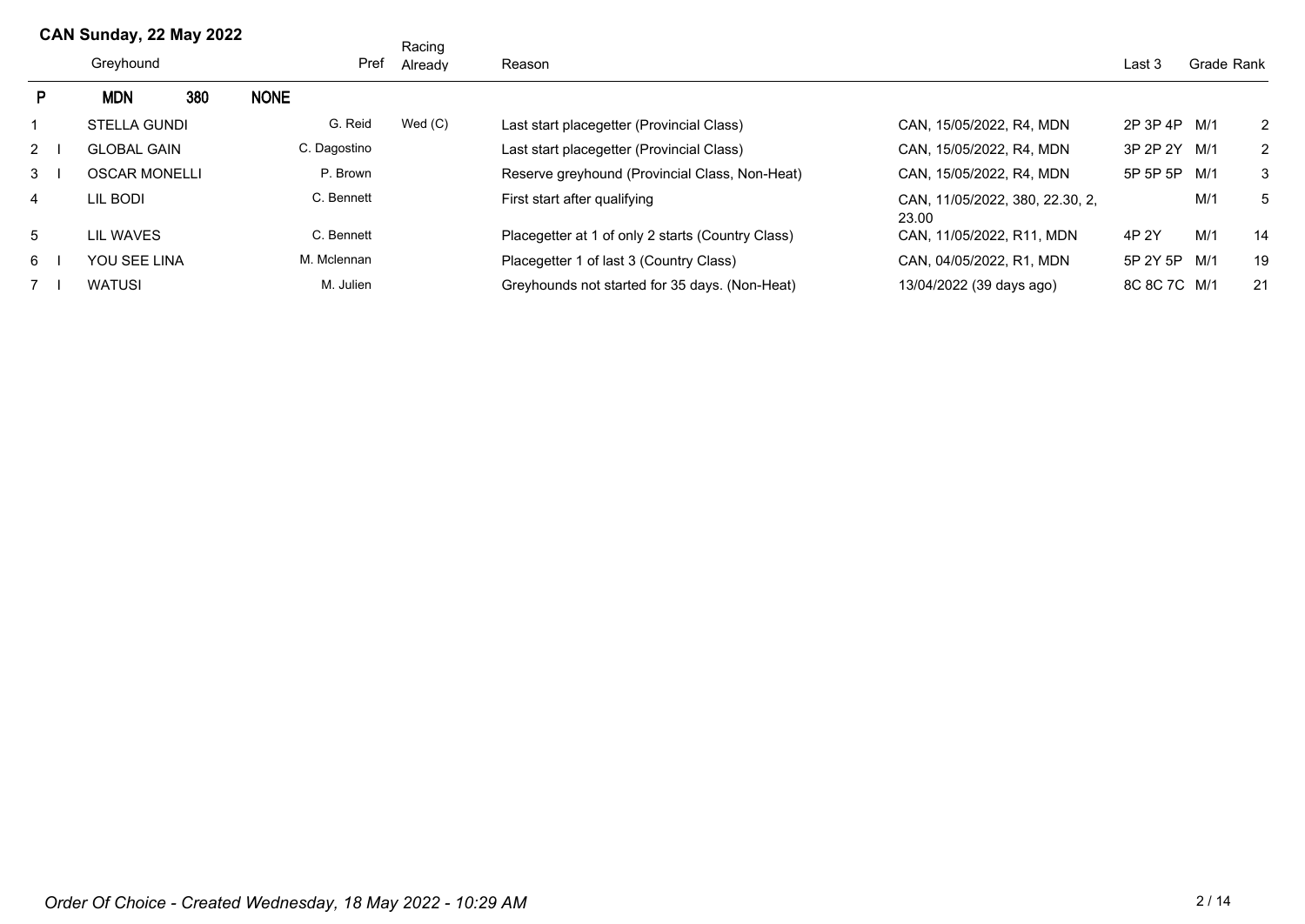|                                         | UMIY JUHUAY, LL IVIAY LULL<br>Greyhound<br>380 |                          | Pref        | Racing<br>Already    | Reason      |                                                | Last 3                         | Grade Rank   |     |                |
|-----------------------------------------|------------------------------------------------|--------------------------|-------------|----------------------|-------------|------------------------------------------------|--------------------------------|--------------|-----|----------------|
| P                                       |                                                | <b>NOV</b>               | <b>NONE</b> |                      |             |                                                |                                |              |     |                |
| $\mathbf{1}$                            |                                                | <b>VANDA VAUGHN</b>      |             | P. Brown             |             | Last start winner (Provincial Class)           | CAN, 15/05/2022, R6, NOV       | 1P 2P 3P     | 5/2 | $\overline{2}$ |
| $\overline{2}$                          |                                                | <b>STARLING</b>          |             | K. Shinners          |             | Last start winner (Provincial Class)           | CAN, 15/05/2022, R4, MDN       | 1P 3P        | 5/2 | $\overline{2}$ |
| 3                                       |                                                | <b>NATIONAL KING</b>     |             | J. Righetti          |             | Last start placegetter (Provincial Class)      | CAN, 15/05/2022, R6, NOV       | 2P 3P 1P     | 5/2 | 4              |
| 4                                       |                                                | <b>TUTA ROMEO</b>        |             | V. Cook              |             | Last start placegetter (Provincial Class)      | CAN, 15/05/2022, R9, NOV       | 2P 1P 4P     | 5/2 | 4              |
| 5                                       |                                                | <b>AWESOME VISION</b>    |             | G. Currie            | Wed $(C)$   | Last start placegetter (Provincial Class)      | MAN, 13/05/2022, R1, NOV       | 3P 3P 5P     | 5/2 | 4              |
| 6                                       |                                                | <b>LET'S RIOT</b>        |             | J. Wilson            | Thu (M)     | Last start placegetter (Provincial Class)      | CAN, 15/05/2022, R9, NOV       | 3P 2Y 4P     | 5/2 | 4              |
| $7^{\circ}$<br>$\overline{\phantom{a}}$ |                                                | NO SUBMISSION            |             | T. Gummow            |             | Last start placegetter (Provincial Class)      | CAN, 15/05/2022, R6, NOV       | 3P 5P 2Y     | 5/2 | 4              |
| 8                                       |                                                | <b>TURTLE FERNANDO</b>   |             | C. Pierson           | Wed $(C)$   | Last start placegetter (Provincial Class)      | GEL, 26/04/2022, R4, 6         | 2P 5P 4P     | 5/2 | 4              |
| 9<br>$\overline{\phantom{a}}$           |                                                | POPS CAN BROWSE          |             | D. Magistro          | 1 Wed $(C)$ | Last start winner (Country Class)              | CAN, 11/05/2022, R2, NOV       | 1Y 3Y 4Y 5/2 |     | 5              |
| $10-1$                                  |                                                | <b>TEFLON DUSTY</b>      |             | T. Gummow            |             | Reserve greyhound (Provincial Class, Non-Heat) | CAN, 15/05/2022, R9, NOV       | 8P 7P 3Y 5/2 |     | 6              |
| 11 <sup>1</sup>                         |                                                | CALICO JOE               |             | M. Julien            |             | Reserve greyhound (Provincial Class, Non-Heat) | CAN, 15/05/2022, R6, NOV       | 4P 5P 7P     | 5/2 | 6              |
| 12 <sub>1</sub>                         |                                                | UP TOP PHOEBE            |             | M. Hine              | Wed(C)      | Last start placegetter (Country Class)         | CAN, 11/05/2022, R2, NOV       | 2Y 6P 1Y 5/2 |     | 14             |
| $13-1$                                  |                                                | <b>MADOFF</b>            |             | G. Price             |             | Last start placegetter (Country Class)         | MAN, 12/05/2022, R1, NOV       | 3Y 7P 2P     | 5/2 | 14             |
| $14$ l                                  |                                                | <b>MAGIC ARTIST</b>      |             | G. Price 1           |             | Last start placegetter (Country Class)         | CAN, 16/05/2022, R3, NOV       | 3Y 4Y 6P 5/2 |     | 14             |
| $15$                                    |                                                | <b>MISSY</b>             |             | G. Ellis             |             | Last start placegetter (Country Class)         | CAN, 16/05/2022, R9, 6         | 2Y 3Y 2Y 5/2 |     | 14             |
| 16 <sup>1</sup>                         |                                                | <b>JOLIE EXPORT</b>      |             | P. Brown             |             | Placegetter 2 of last 3 (Provincial Class)     | MAN, 10/05/2022, R4, NOV       | 5P 3P 2P 5/2 |     | 17             |
| 17                                      |                                                | <b>SHARNI GUNDI</b>      | (R)         | G. Reid 1            |             | Winner 1 of last 3 (Country Class)             | CAN, 09/05/2022, R1, MDN       | 5Y 1Y 5Y 5/2 |     | 18             |
| $18$ $\overline{\phantom{1}}$           |                                                | <b>BUTTERFLY ALI</b>     | (R)         | M. Stewart           |             | Placegetter 1 of last 3 (Provincial Class)     | CAN, 08/05/2022, R8, NOV       | 4P 2P 5Y 5/2 |     | 23             |
| 19                                      |                                                | <b>ACE NOVA</b>          | (R)         | P. Worthington       | Thu $(M)$   | Placegetter 1 of last 3 (Provincial Class)     | CAN, 08/05/2022, R8, NOV       | 7Y 3P 5Y 5/2 |     | 23             |
| 20 <sub>1</sub>                         |                                                | <b>SIMPLY RICH</b>       | (R)         | T. Mitchem 1 Thu (M) |             | Placegetter 1 of last 3 (Country Class)        | MAN, 31/03/2022, R3, NOV       | 4Y 6Y 3Y 5/2 |     | 24             |
|                                         |                                                | ∧שועה זעו ט ד דער∟ועוטוע |             |                      |             | Hacegetter Tol last 3 (Country Class)          | <u>י טרויזע (ערעכע, ווי</u> רע |              |     |                |
|                                         |                                                | $\sim$ MALLALINID        |             |                      |             |                                                | ABIAFIRADO PO                  |              |     |                |
|                                         |                                                |                          |             |                      |             |                                                |                                |              |     |                |
|                                         |                                                | $CUMOL$ $COMOL$          |             |                      |             | بمصيب                                          | ABIAFIRADO DE                  |              |     |                |
|                                         |                                                | <b>DICU DODTED</b>       |             | <b>D</b> Rrown       |             | ast Ctart Data (Nan Haat)                      | CAN 150500220011011135         | ADEDED B     |     |                |
|                                         |                                                |                          |             |                      |             |                                                | FIORIOCOO DC                   |              |     |                |
|                                         |                                                | <b>CIMBLY ACCURED</b>    |             | $T$ Mitcher          |             | ant Ctart Data (Nan Haat)                      | CAN 1010510000 DO NOV (10)     | 7V 7V FV     |     |                |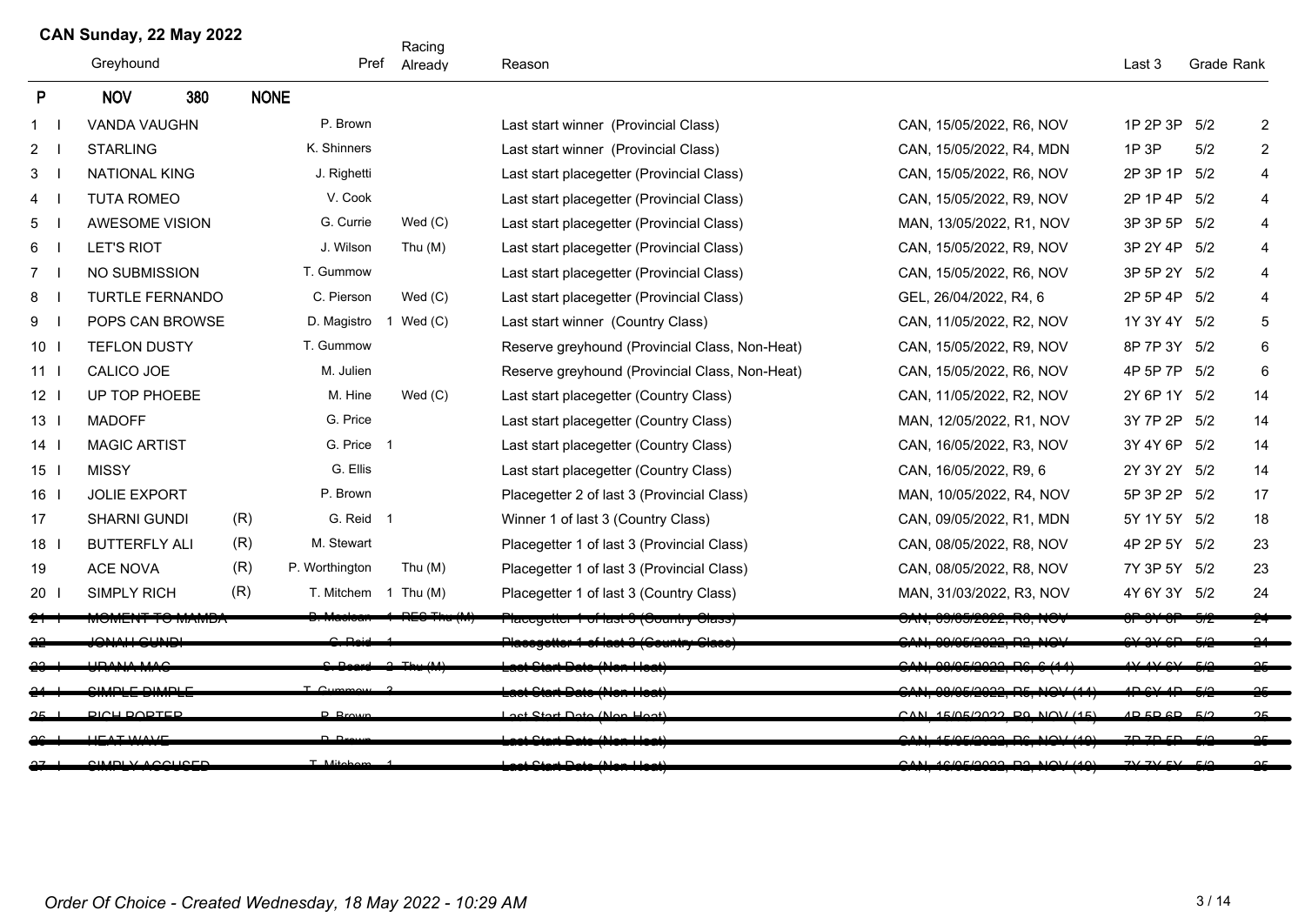|        | CAN Sunday, 22 May 2022                          |     |             |                                 | Racing  |                                                                                                        |                                                                                                                               |                                 |            |              |
|--------|--------------------------------------------------|-----|-------------|---------------------------------|---------|--------------------------------------------------------------------------------------------------------|-------------------------------------------------------------------------------------------------------------------------------|---------------------------------|------------|--------------|
|        | Greyhound                                        |     |             | Pref                            | Already | Reason                                                                                                 |                                                                                                                               | Last 3                          | Grade Rank |              |
| D.     |                                                  | 520 | <b>NONE</b> |                                 |         |                                                                                                        |                                                                                                                               |                                 |            |              |
|        | <b>LIKE VALL</b>                                 |     |             | $C$ Degesting<br>_____          |         | Lookatarturingan (Country Close)<br><b>Last start minimum powering stace,</b>                          |                                                                                                                               | $4V4V9V$ $F/2$<br><del>.</del>  |            |              |
| $\sim$ | <b>CVUULADATE</b><br>_ <del>_______</del> ______ |     |             | $V$ Chinana<br>. . <del>.</del> |         | $D_1$ are settled at $A = f(x+1)$ $(0, \ldots, x$<br><u>1 Idoogottor + or Idot o (Oodinii y Oldoo)</u> | OMI<br>$\sigma$ , $\sigma$ , $\sigma$ , $\sigma$ , $\sigma$ , $\sigma$ , $\sigma$ , $\sigma$ , $\sigma$ , $\sigma$ , $\sigma$ | $0.101$ $F_{\rm D}$ $F_{\rm D}$ |            | $\mathbf{A}$ |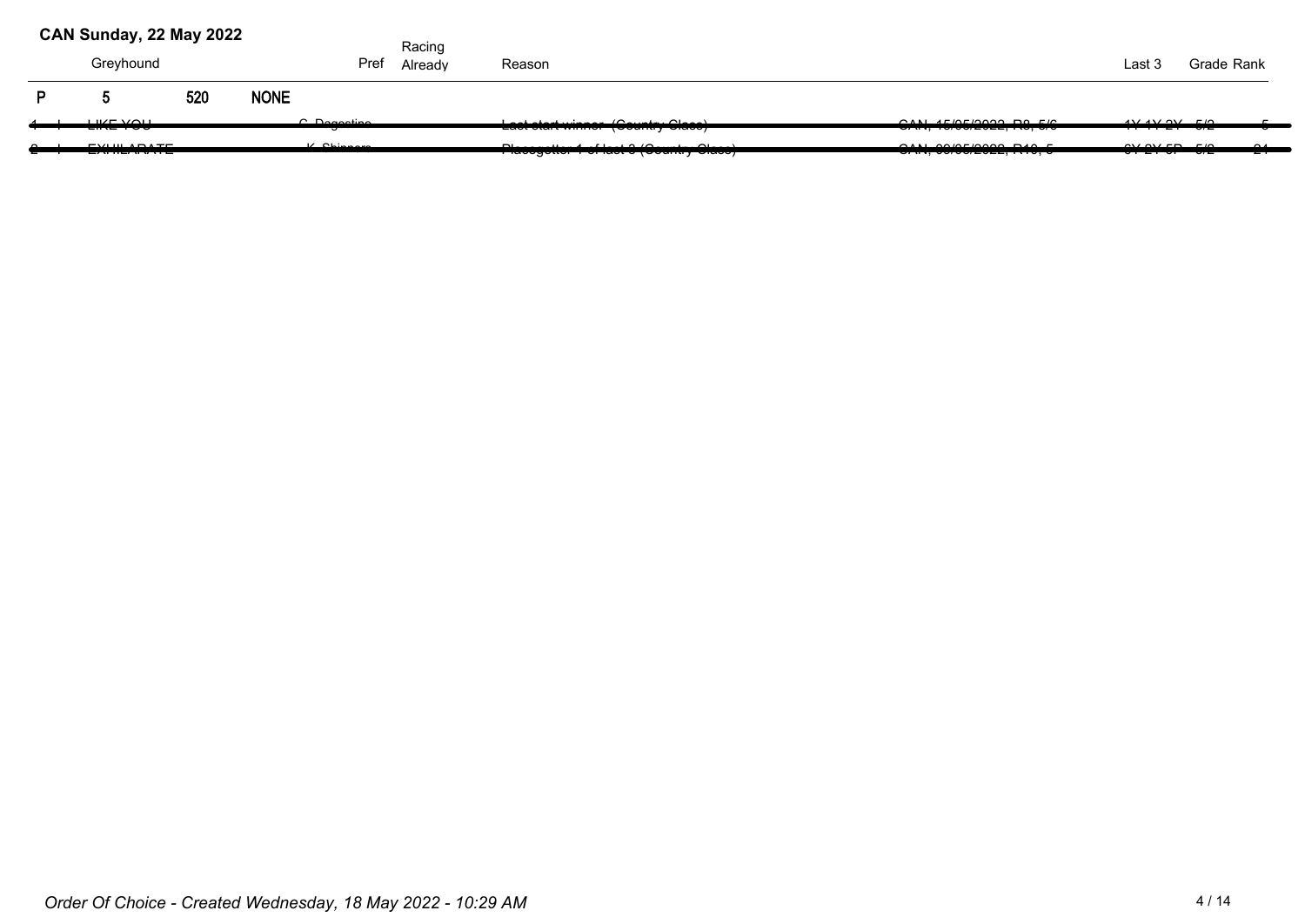|        | CAN Sunday, 22 May 2022                           |     |                      | Racing  |                                                         |                                                                             |                                                                |            |                 |
|--------|---------------------------------------------------|-----|----------------------|---------|---------------------------------------------------------|-----------------------------------------------------------------------------|----------------------------------------------------------------|------------|-----------------|
|        | Greyhound                                         |     | Pref                 | Already | Reason                                                  |                                                                             | Last 3                                                         | Grade Rank |                 |
| P      | <b>MDN</b>                                        | 520 | <b>NONE</b>          |         |                                                         |                                                                             |                                                                |            |                 |
|        | <b>LEADAVIA</b>                                   |     | E Campana            | Mod(C)  | Placegotter 1 of last 3 (City Class)                    | $CAN$ $O E / O 2/2022$ $D 10$ $M N N$                                       | $AC$ $QC$ $2C$ $M/4$                                           |            | 47              |
| $\sim$ | DADIDO CUA CUA                                    |     | $D$ <i>Mostworth</i> |         | Dloegeatter 1 of leat 2 (Country Class)                 | MANI 04/05/2022 D4 MDNI                                                     | $AD$ $Q$ $Q$ $D$ $R$ $I$ $I$ $I$                               |            | $\overline{40}$ |
| $\sim$ | QH QQ H M U QH<br><del>,,,,,,,,,,,,</del> ,,,,,,, |     | $\cap$ Drigg         |         | $-1$ $O(1 - 1)$ $O(1 - 1)$<br>Last start pats from Heat | $QAB$ , $QQ/BE/QQQQDAABIDAB/QQQ$<br><del>0701,0070072022,111,10011120</del> | $0 \rightarrow 70 \rightarrow 114$<br><del>,,,,,,,,,,,,,</del> |            | $\sim$<br>---   |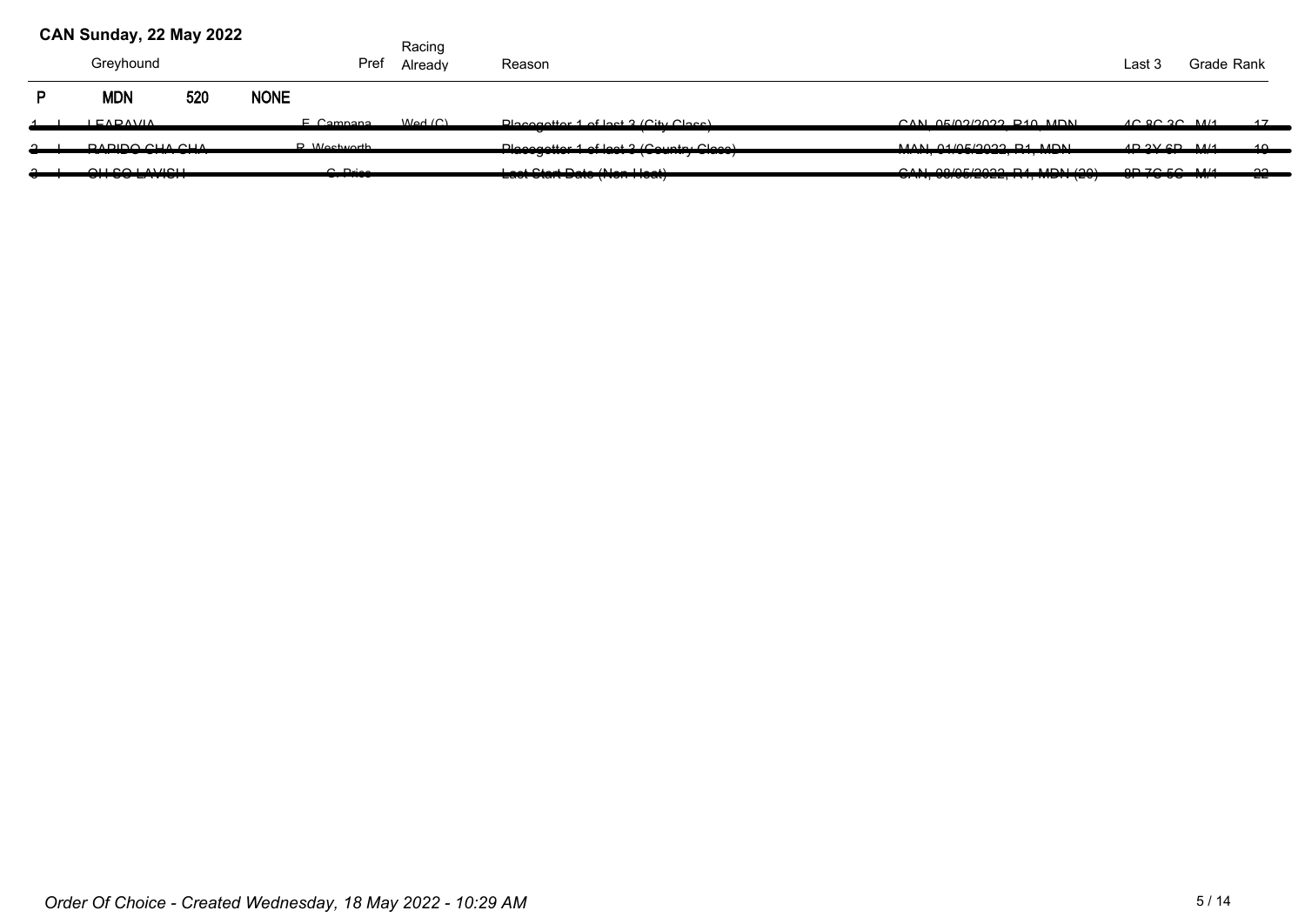#### Greyhound **Pref Already Reason** Communication Communication Communication Communication Communication Crade Rank **CAN Sunday, 22 May 2022** P NOV 520 NONE Racing Pref Already 1 RAPIDO BOLT I R. Westworth Last start winner (Provincial Class) CAN, 15/05/2022, R0, MDN 1P 4C 7C 5/2 2 2 2 MOLFETTA KNIGHT N. Minutillo 1 Winner 1 of last 3 (Country Class) CAN, 09/05/2022, R6, NOV 8P 1Y 6P 5/2 18 3 MOMENT TO MAMBA I B. Maclean R. PES Thu (M) I Placegetter 1 of last 3 (Country Class) CAN, 09/05/2022, R6, NOV 6P 3Y 6P 5/2 24 4 SIMPLE DIMPLE I T. Gummow 2 Last Start Date (Non-Heat) CAN, 08/05/2022, R5, NOV (14) 4P 6Y 4P 5/2 25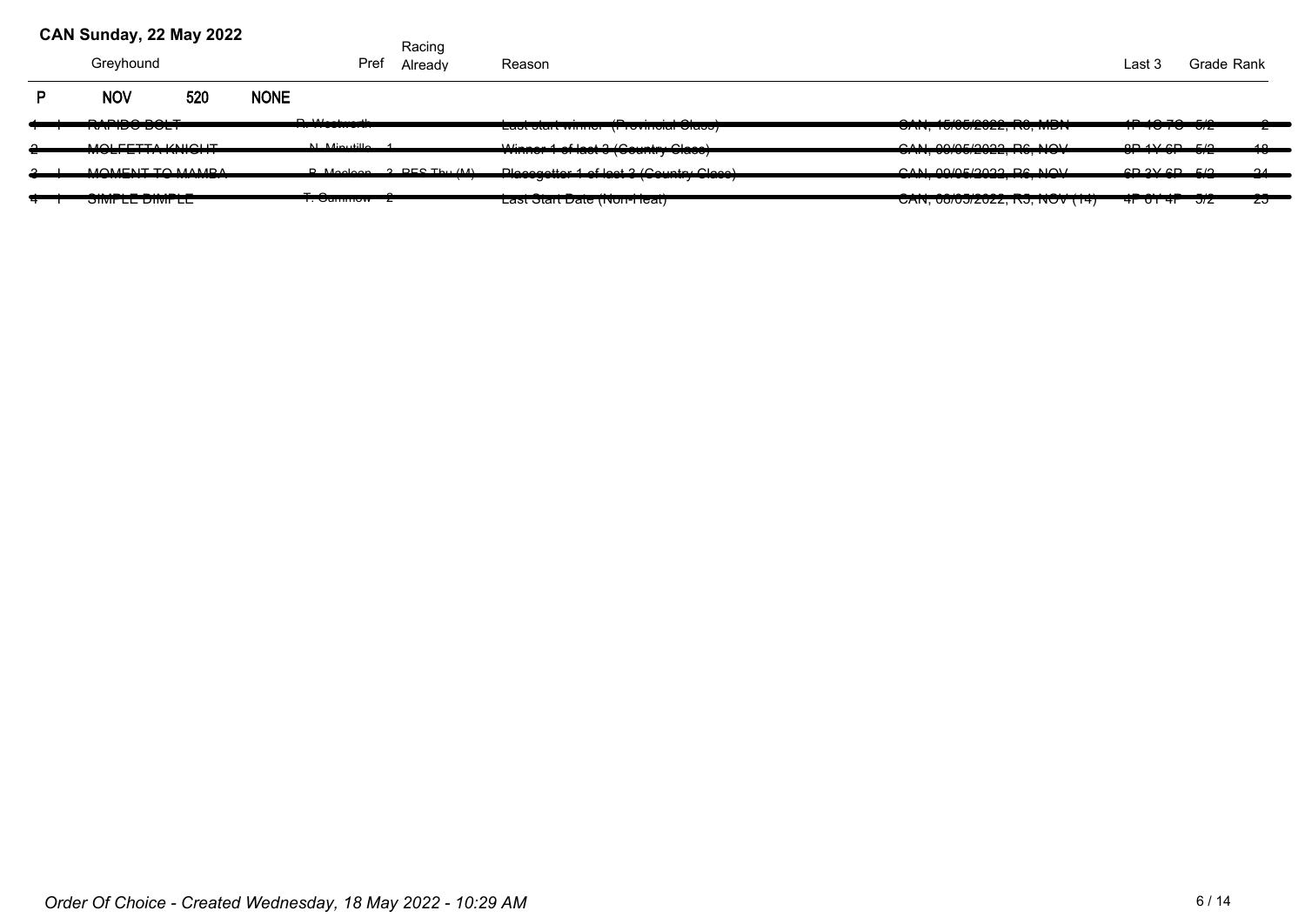|                | CAN Sunday, 22 May 2022    |     |                         |                   | Racing      |                                                    |                                |                    |            |    |
|----------------|----------------------------|-----|-------------------------|-------------------|-------------|----------------------------------------------------|--------------------------------|--------------------|------------|----|
|                | Greyhound                  |     |                         | Pref              | Already     | Reason                                             |                                | Last 3             | Grade Rank |    |
| Y              |                            | 275 | <b>NONE</b>             |                   |             |                                                    |                                |                    |            |    |
|                | <b>LEKTRA SARAH</b>        |     |                         | <b>B.</b> Maclean |             | Last start winner (Country Class)                  | CAN, 16/05/2022, R12, 4/5      | 1Y 1Y 2Y 4/1/3     |            | 3  |
| $\overline{2}$ | ONE CHANCE                 |     |                         | T. Gummow         |             | Last start winner (Country Class)                  | CAN, 15/05/2022, R10, 5        | 1Y 7Y 3Y           | 4/1/3      | 3  |
| 3              | TRULY AMAZING              |     |                         | A. Scott          |             | Last start winner (Country Class)                  | MAN, 10/05/2022, R1, 5/6       | 1Y 6Y 6Y           | 4/1/3      | 3  |
| 4              | <b>HIT IT GYPSY</b>        |     |                         | G. Ellis          |             | Last start placegetter (Country Class)             | CAN, 15/05/2022, R5, 4/5       | 2Y 6Y 3Y           | 4/1/2      | 6  |
| 5              | <b>MINOTAUR TUX</b>        |     |                         | M. Mclennan 1     |             | Last start placegetter (Country Class)             | CAN, 16/05/2022, R12, 4/5      | 3Y 7P 7Y           | 4/1/3      | 6  |
|                | <b>TAB FUNI</b>            |     | $\overline{\mathbf{m}}$ | ممممليا           |             | <b>Croyhoundo dropping a grado (Country Class)</b> | <u>CAN 44 AFROQOO DZ FEA</u>   | 0D 7V 0V 1110      |            |    |
| $7^{\circ}$    | <b>DANCING FUN</b>         |     |                         | L. Isaac          |             | Greyhounds dropping a grade (Country Class)        | CAN, 16/05/2022, R10, FFA      | 8Y 7Y 5P           | 4/1/3      | 8  |
| 8              | PAD UP ELYSE               |     |                         | P. Brown          |             | Winner 1 of last 3 (Country Class)                 | MAN, 01/05/2022, R5, 5         | 4Y 5Y 1Y           | 4/1/1      | 14 |
| 9              | <b>ELLA KEEPING</b>        |     | $(R-4)$                 | B. Cook           | Thu $(M)$   | Winner 1 of last 3 (Country Class)                 | MAN, 05/05/2022, R8, 5         | 5P 4Y 1Y 4/1/3     |            | 14 |
| ᠇ᠣ             | <b>UNNIVOWN FUN</b>        |     |                         | L. Iodau - Z      |             | <b>VVIIIIEI TUITASE 3 (COUTILITY CRISS)</b>        | UAIN, 20/04/2022, R4, 0        | $1141$ $11$ $4111$ |            |    |
| 11             | CHAROS DIAMOND (R-4)       |     |                         | J. Righetti       | Thu $(M)$   | Placegetter 1 of last 3 (Provincial Class)         | CAN, 27/03/2022, R12, 5        | 4Y 6P 3P 4/1/2     |            | 23 |
| 12             | <b>MAID OF ARGYLL</b>      |     |                         | B. Mcpherson      |             | Last Start Date (Non-Heat)                         | CAN, 04/05/2022, R13, FFA (16) | 5Y 5Y 6Y 4/1/2     |            | 25 |
| 13             | <b>JAXON'S JOURNEY 4/5</b> |     |                         | G. Price 1        |             | Last Start Date (Non-Heat)                         | CAN, 11/05/2022, R9, 4/5 (17)  | 8Y 4P 5P           | 4/1/1      | 25 |
| 14             | <b>SELENA KEEPING</b>      |     | (R-4/5)                 | B. Cook           | Thu $(M)$   | Last Start Date (Non-Heat)                         | MAN, 12/05/2022, R6, 4 (16)    | 6Y 4Y 6Y 4/1/1     |            | 25 |
| 15             | AARON KEEPING              |     | 4/5                     | B. Cook           | RES Thu (M) | Last Start Date (Non-Heat)                         | CAN, 16/05/2022, R10, FFA (15) | 5Y 5Y 5Y 4/1/2     |            | 25 |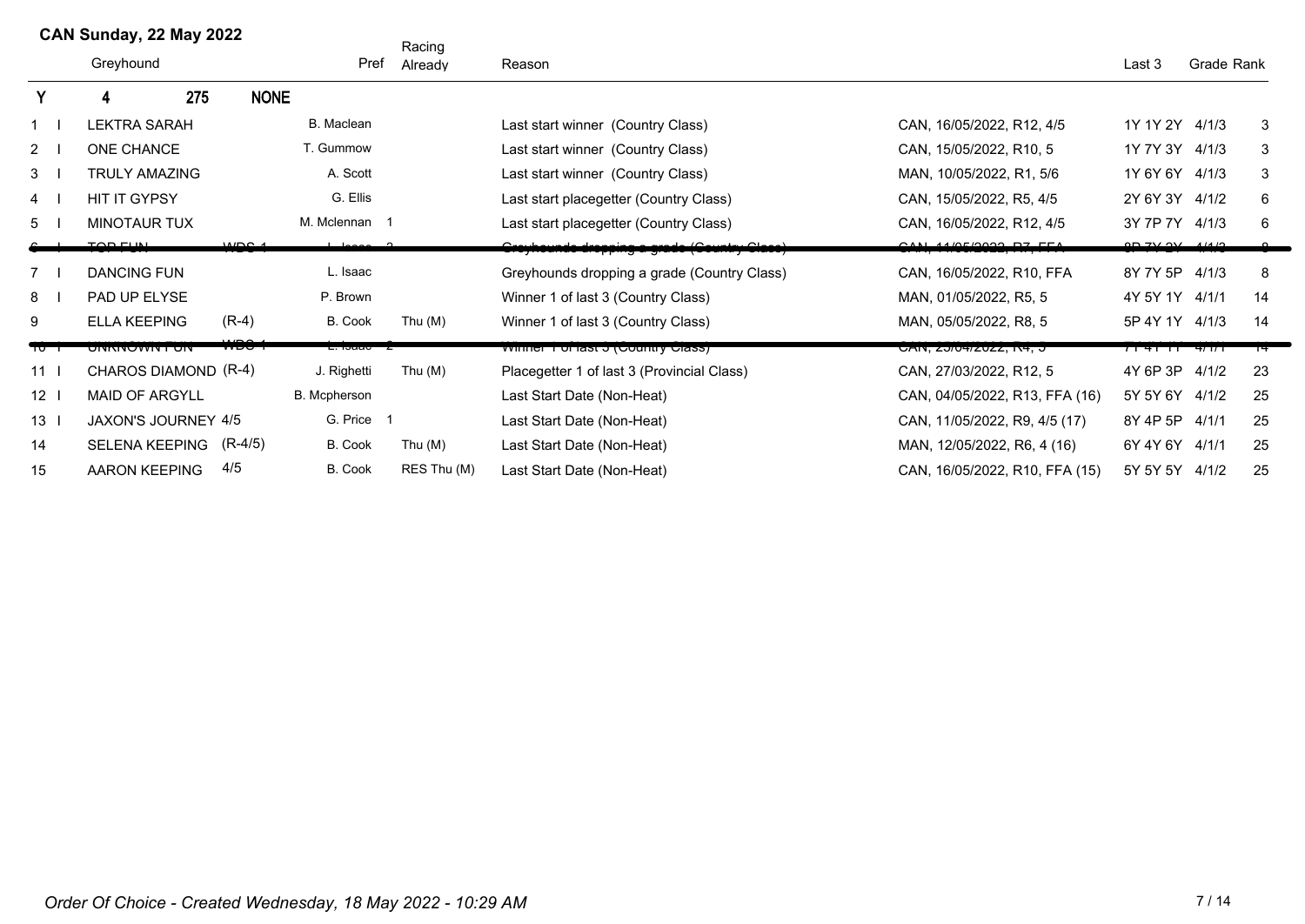|                | CAN Sunday, 22 May 2022                                              |     |                  |                        | Racing      |                                                                    |                                     |                                           |            |          |
|----------------|----------------------------------------------------------------------|-----|------------------|------------------------|-------------|--------------------------------------------------------------------|-------------------------------------|-------------------------------------------|------------|----------|
|                | Greyhound                                                            |     |                  | Pref                   | Already     | Reason                                                             |                                     | Last 3                                    | Grade Rank |          |
| Y              | 4/5                                                                  | 275 | <b>NONE</b>      |                        |             |                                                                    |                                     |                                           |            |          |
|                | <b>FUNDAMENTALIST</b>                                                |     |                  | R. Noden 1             |             | Last start winner (Country Class)                                  | CAN, 04/05/2022, R2, NOV            | 1Y 4Y 1Y 5/2/3                            |            | 3        |
| $\overline{2}$ | <b>CHA CHA MOMENT</b>                                                |     |                  | D. Irwin 1             |             | Last start winner (Country Class)                                  | CAN, 16/05/2022, R4, 5/6            | 1Y 3Y 2Y 5/1/3                            |            | 3        |
|                | <b>1110 110 110 1110</b>                                             |     | MDC <sub>4</sub> | $T = M_{i}$            |             | <del>Last start winner (Ocuntry Class)</del>                       | <u>UNI, TUNUZUZZ, IVZ, IVU</u>      | $\overline{\phantom{0}}$                  | ميمير      |          |
| 4              | DANCE TO FORGET                                                      |     |                  | <b>B.</b> Maclean      |             | Last start winner (Country Class)                                  | CAN, 16/05/2022, R7, 6              | 1Y 4Y 5P                                  | 5/1/3      | 3        |
| 5              | <b>TUTA BYE BYE</b>                                                  |     |                  | V. Cook                | RES Thu (M) | Last start placegetter (Country Class)                             | CAN, 16/05/2022, R12, 4/5           | 2Y 3Y 5Y 5/1/2                            |            | 6        |
| 6              | <b>EMMA MONELLI</b>                                                  |     | $(R-4/5)$        | V. Cook                | Thu (M)     | Last start placegetter (Country Class)                             | MAN, 12/05/2022, R4, 5/6            | 3Y 7Y 1Y 5/2/3                            |            | 6        |
|                | <b>UP AN ATOM</b>                                                    |     |                  | G. Hall 1              |             | Winner 1 of last 3 (Country Class)                                 | CAN, 25/04/2022, R3, NOV            | 6Y 5Y 1Y 5/2/1                            |            | 14       |
|                | - 1711 - 1721 - 1721 - 1731 - 1732 -<br>$\lambda$ TEIO OOMOUFOT MARS |     | محصيب            | تتمد<br>المحابات المنا | L. THE      | <del>Winner 1 of last 3 (Gountry Class)</del>                      | MAN, 20/04/2022, RS, NOV            | $\sim$ $\sim$ $\sim$ $\sim$ $\sim$ $\sim$ |            |          |
|                | mecoconec                                                            |     |                  |                        |             | Winner 1 of last 0 (Gountry Class)                                 | CAN, 09/05/2022, R5, 0              |                                           |            |          |
|                | CULLOV TUE DECT MDS 1                                                |     | MDC <sub>4</sub> | $D$ Prown $2$          |             | Winner 1 of lest 2 (Country Class)                                 | <u>MAN ALACLOASS DS C</u>           | 4V 2V 4V 2U 4U                            |            |          |
|                | סוטריווער בבביוויות                                                  |     | MDC <sub>1</sub> | <del>o. Doaru</del>    | וזיה החד    | vviring Tioniasi o (Gourniy Glass)                                 | <u>טרוז, טטוטטובטבב, וזט, בטט</u>   |                                           | בוגדי      |          |
|                | ח בודוס <i>הכי הכ</i> וועונס                                         |     |                  | <del>a nguvu</del>     |             | <del>Winner 1 of last 3 (Oountry Class)</del>                      | OAN, 24/04/2022, R2, 0              |                                           | JULU       |          |
| 13             | <b>EXPRESS MALT</b>                                                  |     | 5/6              | V. Cook                |             | Placegetter 1 of last 3 (Country Class)                            | NOR, 02/05/2022, R4, 4/5            | 7Y 8Y 2Y 5/1/2                            |            | 24       |
| 14             | <b>MANGO SALSA</b>                                                   |     |                  | C. Bennett             |             | Placegetter 1 of last 3 (Country Class)                            | CAN, 20/04/2022, R6, 5              | 7Y 5Y 2Y 5/2/1                            |            | 24       |
|                | سممت                                                                 |     | لمحسب<br>₩DOZ    | $Thompon 1$ $Thu (M)$  |             | Placegotter 1 of last 3 (Country Class)                            | CAN ABIAFIANAA DA C<br>1. 777777777 | $CVI$ $CVI$ $QVI$ $RIA$ $IA$              |            | $\Omega$ |
|                | . <del>. .</del>                                                     |     | MDC <sub>4</sub> | <u>n n.</u>            |             | للمصالح ومطالحات والمساكسة<br><del>cao: olan Dalo (Non Houl)</del> | OMLAPDCDOOO, PAO, P. (OO)           | 017.71.01                                 | $-111$     |          |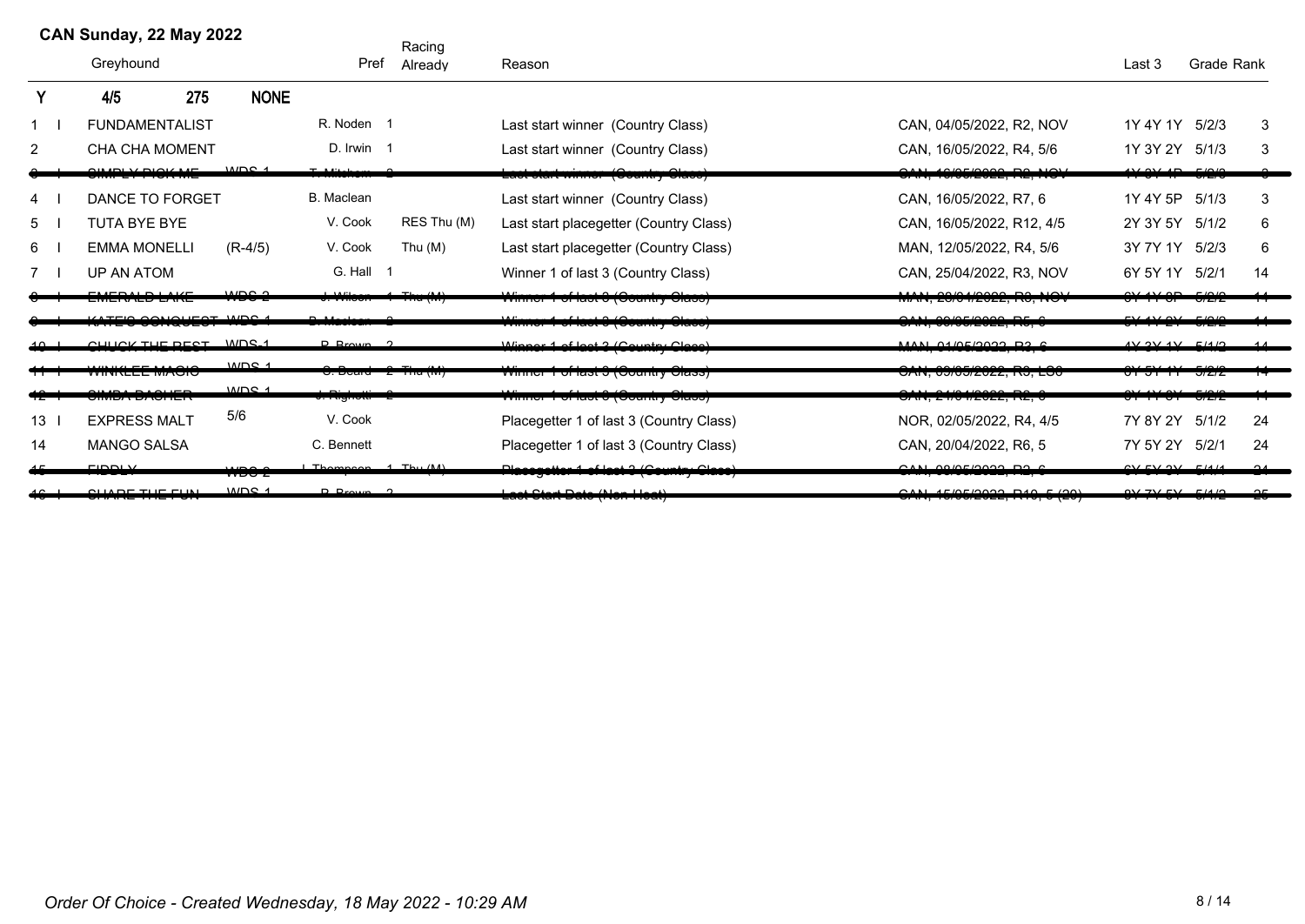Racing Pref Already

Greyhound Pref Reason Last 3 Grade Rank

|                 | 275<br>6                                   | <b>NONE</b>      |                     |             |                                                 |                                                                     |                       |    |
|-----------------|--------------------------------------------|------------------|---------------------|-------------|-------------------------------------------------|---------------------------------------------------------------------|-----------------------|----|
|                 | $\overline{\phantom{a}}$                   |                  |                     |             |                                                 | $E/2E/20022 - D42$                                                  | $\sim$ $\sim$ $\sim$  |    |
|                 | וטוואט וטיוטי                              |                  |                     |             | ردمان Las Start placegetter (بانانیه Las        | UAIN, TI/UJ/ZUZZ, IVIU,                                             |                       |    |
|                 | $\begin{array}{c} \n 0 \\ 1\n \end{array}$ | 5/6              |                     |             | <del>ut placogotter (Cou</del>                  | 2111.40000000000                                                    | 211.41771             |    |
| 4               | <b>GO WEST</b>                             | 5/6              | <b>B.</b> Maclean   |             | Last start placegetter (Country Class)          | CAN, 15/05/2022, R2, 6                                              | 2Y 8Y 7Y 6/1          | 6  |
| 5               | <b>ELSIE TUX</b>                           |                  | <b>B.</b> Mcpherson |             | Last start placegetter (Country Class)          | CAN, 16/05/2022, R5, 6                                              | 3Y 7Y 2Y 6/1          | 6  |
| 6               | <b>WILD TONY</b>                           | 5/6              | S. Beard            |             | Last start placegetter (Country Class)          | CAN, 16/05/2022, R7, 6                                              | 3Y 7Y 8Y 6/1          | 6  |
| $\overline{7}$  | <b>BLAXLAND MISS</b>                       | 5/6              | D. Irwin 1          |             | Greyhounds dropping a grade (Country Class)     | CAN, 16/05/2022, R12, 4/5                                           | 4Y 2Y 3Y 6/1          | 8  |
|                 | <u> סוט דעט וטשי</u>                       |                  |                     |             | Flacegetter 2 of last 5 (Country Class)         | <u>וארוא, ובוטשובטבב, ולוט, ט</u>                                   | मा जा ZT<br>ण         |    |
| 9               | ZIPPER FERNANDO 5/6                        |                  | D. Brown            |             | Placegetter 2 of last 3 (Country Class)         | CAN, 22/11/2021, R11, 6                                             | 8Y 3Y 3Y 6/1          | 20 |
| 10 <sub>1</sub> | PRIME ROCKET                               | 5/6              | M. Stewart 1        |             | Placegetter 1 of last 3 (Country Class)         | CAN, 09/05/2022, R3, LS6                                            | 6Y 2Y 5Y 6/1          | 24 |
|                 | $1111E$ $14111O$                           |                  |                     |             |                                                 | 1710110000                                                          |                       |    |
|                 | $110F$ $0111F$ $16$                        |                  |                     |             | Placegotter 1 of lact 3 (Gountry Cla            | 3AN, 20/03/2022, R14                                                |                       |    |
| 13 <sup>1</sup> | <b>CLOWNING FUN</b>                        | 5/6              | L. Isaac 1          |             | Placegetter 1 of last 3 (Country Class)         | MAN, 01/05/2022, R3, 6                                              | 5Y 3Y 5Y 6/1          | 24 |
| 14              | MOMENT TO SALSA                            |                  | B. Maclean 1        |             | Placegetter 1 of last 3 (Country Class)         | CAN, 09/05/2022, R5, 6                                              | 4Y 3Y 7Y 6/1          | 24 |
| 15              | <b>STONES THROW</b>                        |                  | P. Worthington      |             | Placegetter 1 of last 3 (Country Class)         | CAN, 15/05/2022, R2, 6                                              | 6Y 3Y 5Y 6/1          | 24 |
| 16              | <b>GLOBAL EVENT</b>                        |                  | T. Williams         |             | Placegetter 1 of last 3 (Country Class)         | CAN, 09/05/2022, R3, LS6                                            | 5Y 3Y 8Y 6/1          | 24 |
| $17-1$          | ON THE WATCH                               |                  | S. Beard            |             | Placegetter 1 of last 3 (Country Class)         | MAN, 08/04/2022, R1, 6                                              | 8Y 7Y 3Y 6/1          | 24 |
|                 | <u>(1771 UULLEUTTUI</u>                    |                  |                     |             | <u> Placegeller 1 of last 9 (Gountry Glass)</u> | <u>JAN, ZJJOHZOZZ, INJ, I</u>                                       |                       |    |
|                 | בוגדאס בקמוני                              |                  |                     |             | Lasi σιαπ Dai <del>c</del> (NOIFHcai <i>)</i>   | רות, באטאו <del>י</del> טונג, גווא                                  |                       |    |
|                 |                                            |                  |                     |             | -מאג טנמונ בימוס <i>(</i> וזטוו־דוסמנ)          | <del>ן זון ס , אורזו , <i>ב</i>ט</del> בעו <del>נ</del> יט, ס דורזי |                       |    |
|                 | NDDE ANDALE                                | MDD <sub>2</sub> |                     |             | d Chart Date (Nan Lle                           | OMLOOICROOQDAOQC(AA)                                                | $C_{\lambda}$ and and |    |
| $22$            | <b>JUMPING JAZZ</b>                        |                  | R. Noden 1          |             | Last Start Date (Non-Heat)                      | CAN, 08/05/2022, R2, 6 (19)                                         | 6Y 7Y 6Y 6/1          | 25 |
| $23$ l          | <b>ASTROLITHOLOGY</b>                      |                  | S. Beard            | RES Thu (M) | Last Start Date (Non-Heat)                      | MAN, 12/05/2022, R10, 6 (17)                                        | 6Y 5Y 6Y 6/1          | 25 |
| 24 I            | <b>SPOLLY MOOK</b>                         |                  | S. Beard            |             | Last Start Date (Non-Heat)                      | MAN, 12/05/2022, R10, 6 (23)                                        | 8Y 7Y 8Y 6/1          | 25 |
|                 |                                            |                  |                     | DEC TH      | <del>Last Ctart Date (Non-Heat)</del>           |                                                                     |                       |    |
| 26              | <b>BLACK GARNET</b>                        | $(R-5/6)$        | P. Worthington      |             | Last Start Date (Non-Heat)                      | CAN, 15/05/2022, R2, 6 (15)                                         | 7Y 4Y 4Y 6/1          | 25 |
|                 |                                            |                  |                     |             | <del>Last Clart Date (Non-Heat)</del>           | <del>OAN, 10/05/2022, R7, 0 (17)</del>                              |                       |    |
| 28              | SPOLLY BEAR                                | $(R-5/6)$        | S. Beard            |             | Last Start Date (Non-Heat)                      | CAN, 16/05/2022, R5, 6 (18)                                         | 4Y 6Y 8Y 6/1          | 25 |
| 29 I            | PENNY HEIST                                | $(R-6)$          | G. Ellis            |             | Last Start Date (Non-Heat)                      | CAN, 16/05/2022, R9, 6 (18)                                         | 8Y 5Y 5Y 6/1          | 25 |
|                 | NODY EVER                                  | م عصيب           |                     |             |                                                 | 16/05/2022, R5                                                      |                       |    |
| 31              | <b>CAYDEN BALE</b>                         | $(R-6)$          | T. Mitchem 1        |             | Last Start Date (Non-Heat)                      | CAN, 16/05/2022, R5, 6 (22)                                         | 8Y 8Y 6Y 6/1          | 25 |

*Order Of Choice - Created Wednesday, 18 May 2022 - 10:29 AM*  $9/14$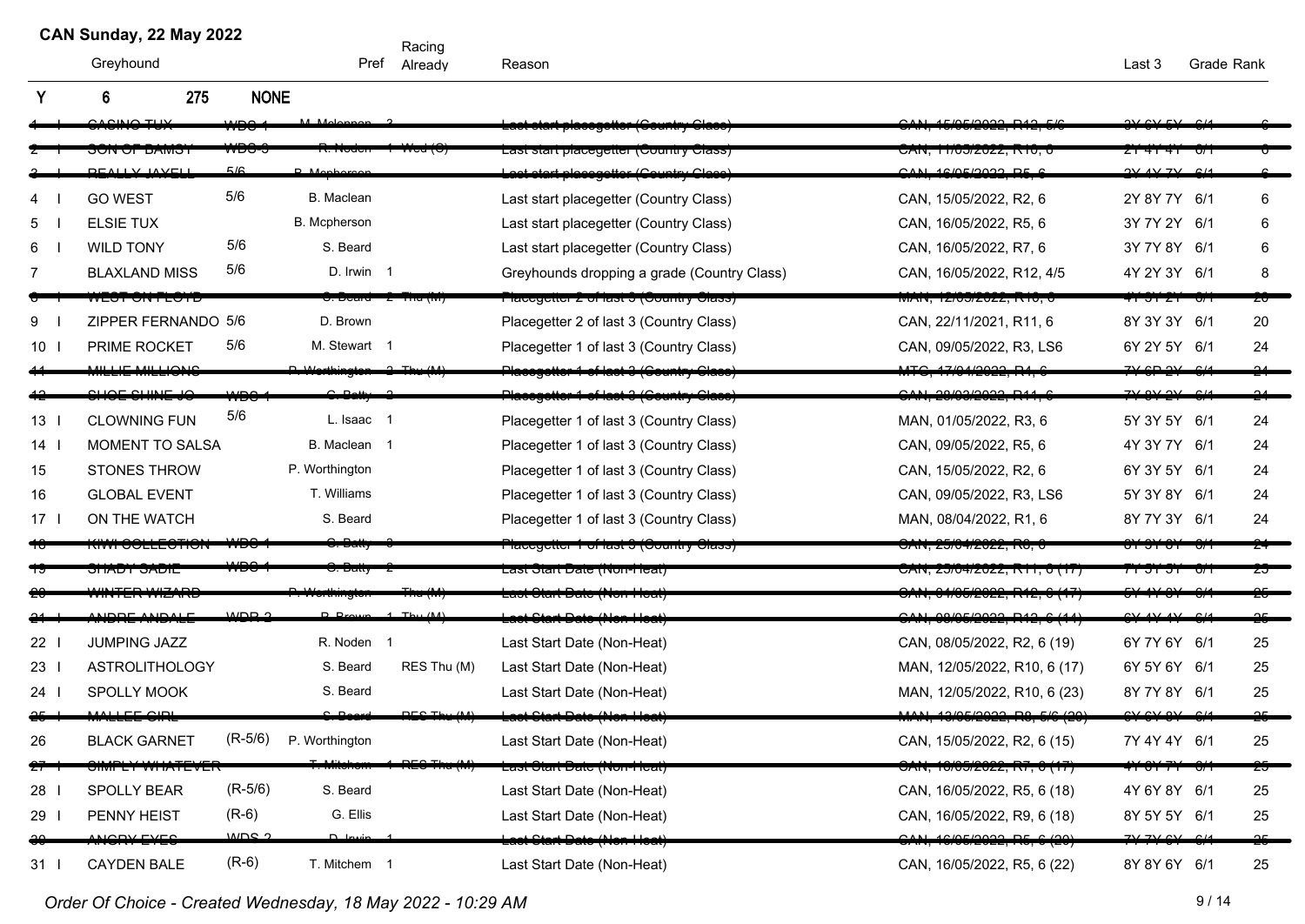|                 | CAN Sunday, 22 May 2022        |                  |                       | Racing                               |                                                  |                                          |                  |                     |                |
|-----------------|--------------------------------|------------------|-----------------------|--------------------------------------|--------------------------------------------------|------------------------------------------|------------------|---------------------|----------------|
|                 | Greyhound                      |                  |                       | Pref Already                         | Reason                                           |                                          | Last 3           | Grade Rank          |                |
| Y               | <b>NOV</b><br>275              | <b>NONE</b>      |                       |                                      |                                                  |                                          |                  |                     |                |
|                 | <b>HELLO I'M DRAKE</b>         |                  | B. Maclean            |                                      | Last start winner (Country Class)                | CAN, 16/05/2022, R3, NOV                 | 1Y 2Y 5Y 5/2/3   |                     | 3              |
|                 | <u>וסיזיטות זורש טחט</u>       | MDC              | <del>o. magiou</del>  | oa (o)                               | Lasi siari winner (Country Class)                | CAN, 11/05/2022, R2, NOV                 | <del>न ज</del>   | ਹਾਟਾਹ               |                |
| 3               | <b>EMERALD NEON</b>            |                  | J. Wilson             |                                      | Last start winner (Country Class)                | CAN, 16/05/2022, R1, MDN                 | 1Y 2Y 7P         | 5/2/3               | 3              |
| 4               | MOMENT IN BONDI                |                  | S. Appleton           |                                      | Last start winner (Country Class)                | CAN, 04/04/2022, R1, MDN                 | 1Y 3Y 3Y 5/2/3   |                     | 3              |
| 5               | <b>ROBBEN TUX</b>              |                  | <b>B.</b> Mcpherson   |                                      | Last start placegetter (Country Class)           | CAN, 11/05/2022, R1, NOV                 | 2Y 7Y 3Y 5/2/3   |                     | 6              |
|                 | <b>DUZER UAIN DRUWOE</b>       |                  | ט וופון <i>ס</i> יידע | $\overline{N}$ ca ( $\overline{C}$ ) | Last start placegetter (Country Class).          | <b>CAN, 10/00/2022, NT, NOV</b>          | ZT 01 41         | <i><b>JIZIJ</b></i> |                |
| 7               | <b>CORRINA GUNDI</b>           |                  | C. Bennett            |                                      | Last start placegetter (Country Class)           | CAN, 16/05/2022, R2, NOV                 | 2Y 5Y 8P         | 5/2/3               | 6              |
| 8               | <b>ADHIRA JET</b>              |                  | <b>B.</b> Mcpherson   |                                      | Last start placegetter (Country Class)           | CAN, 16/05/2022, R2, NOV                 | 3Y 3Y 5Y 5/2/3   |                     | 6              |
| 9               | <b>MOLFETTA SUNSET</b>         |                  | N. Minutillo          |                                      | Last start placegetter (Country Class)           | CAN, 15/05/2022, R1, NOV                 | 3Y 3Y 8Y 5/2/2   |                     | 6              |
|                 | <del>MACIO ARTICT</del>        | MDC <sub>1</sub> |                       |                                      | <u>Last start placegetter (Oountry Class)</u>    | <del>OAN, 10/05/2022, RS, NO</del> V     |                  |                     |                |
| 11              | <b>LADY TUREAUD</b>            |                  | G. Hall 1             |                                      | Reserve greyhound (Country Class, Non-Heat)      | CAN, 16/05/2022, R2, NOV                 | 6Y 8Y 4Y 5/2/3   |                     | $\overline{7}$ |
|                 | <b>ULTIMA AND LIVE OF TIME</b> |                  |                       |                                      | Reserve greyhoand (Ooantry Olass, Non-Heat)      | <u>OAN, 10/05/2022, INT, NOW</u>         |                  |                     |                |
|                 | <del>SHARNI SUNDI</del>        | $WDR-1$          | בנ <sub>י</sub> ם ה   |                                      | 'imner 1 of last 6 (Goantry Glass)               | 9AN, 09/05/2022, R1, MBI                 |                  |                     |                |
| 14              | <b>SPICY GINGER</b>            | (R)              | C. Bennett            |                                      | Greyhounds not started for 35 days. (Non-Heat)   | 09/01/2022 (133 days ago)                | 8P 4Y 7P 5/2/3   |                     | 21             |
| 15 <sup>1</sup> | IT IS MOMENTUM                 | (R)              | <b>B.</b> Mcpherson   |                                      | Greyhounds not started for 35 days. (Non-Heat)   | 06/04/2022 (46 days ago)                 | 7Y 6Y 8Y 5/2/1   |                     | 21             |
|                 | <b>ITIONDER EATREME</b>        |                  |                       |                                      | ו ומטפעכוונדו דיטו ומאג טון טעשווווז אַ טומאַז ז | ירויו, דרו <i>טיו</i> ון בע∠ב, דר, דור   | $\sigma$ $\tau$  | <b>JIZI</b>         |                |
|                 | <u>DI ACK DINED</u>            | MDD <sub>2</sub> |                       | $C$ Hall 1 $Mod(C)$                  | Discogatter 1 of loot 2 (Country Close)          | <u>CAN SEIALISASS DS NAV</u>             | vo vc vi         | 51212               | $\Omega$       |
|                 | 1000E01E1 01                   | مممس             |                       |                                      | <u> Placegeller 1 of last 3 (Gountry Glass)</u>  | <u>MAN, UTIOJIZUZZ, INJ, NON</u>         | n 1121           |                     |                |
|                 | <u>JNINDUNER PRAIJE</u>        | <del>WDO-2</del> | ७. ⊓a⊪                |                                      | Placegetter T of last 3 (Country Class)          | <b>IVIAIN, UJJUJIZUZZ, RT, INOV</b>      | $0$ r $11$ $21$  | J1Z1J               |                |
|                 | CIMDI V DICH                   | WDR-1            | T Mitchem 2 Thu (M)   |                                      | Dlacogatter 1 of last 2 (Country Class)          | NAN 21/02/2022 D2 NAN                    | $4V$ GV 2V $F/2$ |                     | $\sim$         |
|                 | יש בסיוויות ושב                | $MDC$ 2          |                       |                                      | <u>nacegener Tornast O (Country Class)</u>       | יטרוז, דווישובעצב, וזב, וזיט             |                  | JIT                 |                |
|                 | <u> איזער אישערעגענענע</u>     | بمصب             |                       |                                      | ן אסויט אַ דומטריט וואס זייט ווייטערידי          | טראש, טענטווא <sub>ט</sub>               |                  |                     |                |
|                 | JONAH GONDI                    |                  |                       |                                      | ן ומטטע צו וחוטטטן ט ומאז די די ואוזפעסור        | ירוחט (אורוס CAN, טרוסטו                 |                  | <i>ਗਟਾ</i>          |                |
|                 | ברעוט בדורוסטיוודופ            |                  |                       |                                      | <u> Last σταιτ Date (ινοπ•πισαι)</u>             | ן טון איטיוויש, טוויט (דורוויון)         |                  | ਗਟਾ                 |                |
|                 | <b>DAZINCA CIDI</b>            | $WDS-2$          | $C$ Hall              |                                      | at Ctart Data (Nan Haat)                         | CAN 15/05/2022 R1 NOV (22)               | <b>OV 7V OV</b>  | 51012               |                |
|                 | DOEAV IN DEALITY               |                  |                       | DEC The<br>(0.1)                     | $(A$ lan $H$ aat)                                | $AC(0E/0000)$ DO NOV (4E)                |                  |                     |                |
|                 |                                |                  |                       |                                      | במסר טומור בימוט (חיטור וטמו)                    | <u>ון שטון,טער בשבע העריק.</u>           |                  |                     |                |
|                 |                                | حصيب             |                       |                                      | - <del>מסו טומור טמוט (וזטוו־דוטמו)</del>        | <del>, איזי שטעוטו, וויזי</del>          |                  |                     |                |
|                 | <del>uini li Auuuul</del>      |                  |                       |                                      | Last Otalt Date (Non-Heat)                       | <del>UAIN, TURUJZUZZ, ITZ, NOV (TJ</del> |                  |                     |                |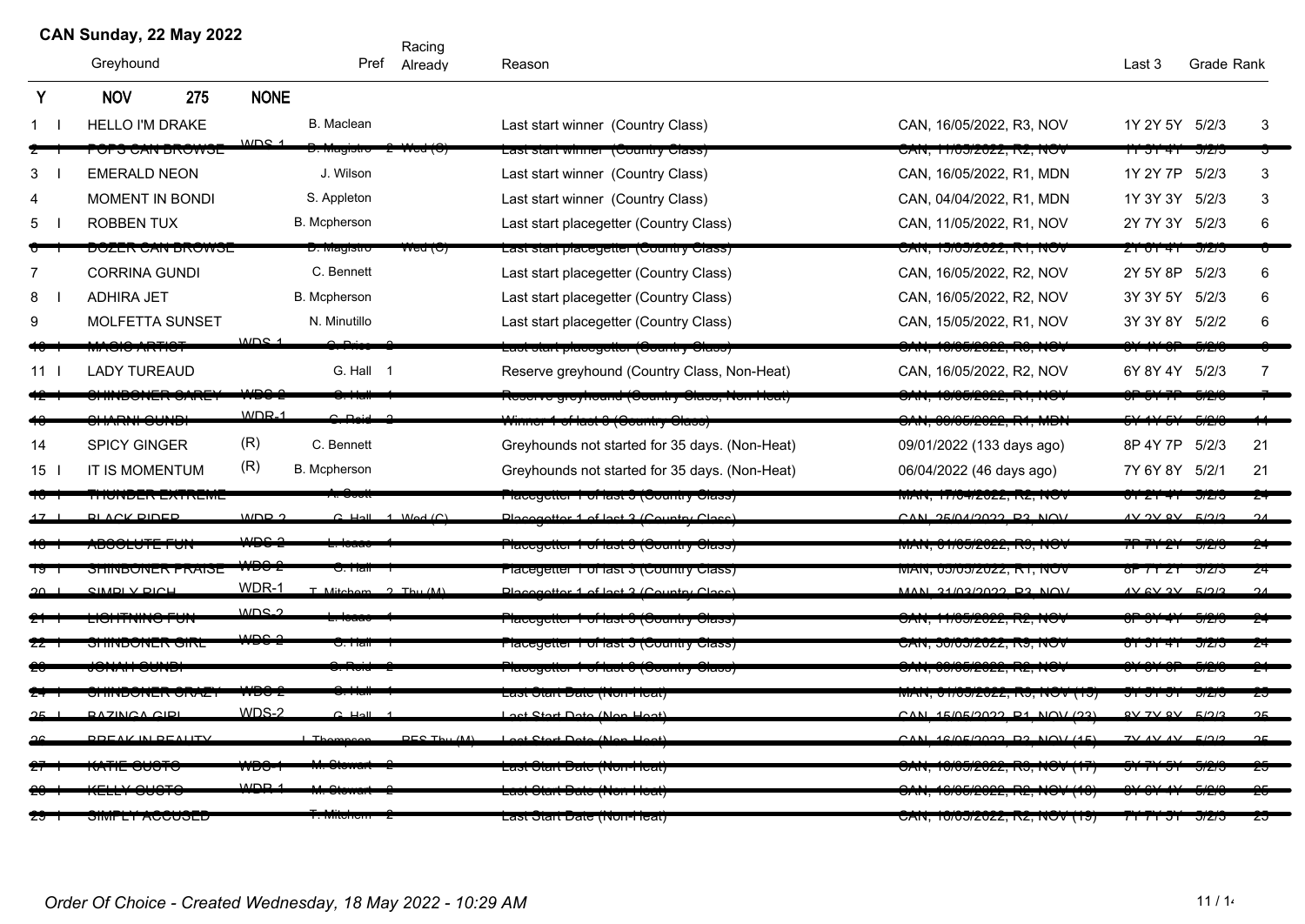Racing Pref Already

|    | 5/6<br>380           | <b>NONE</b>           |                     |                                           |                                     |               |         |    |
|----|----------------------|-----------------------|---------------------|-------------------------------------------|-------------------------------------|---------------|---------|----|
|    | <u>VANDA VIOLET</u>  | $D$ Prown $2$<br>MDOA |                     | ast start winner (Cauntry Class)          | CAN 4E/0E/2022 044 E                | 4V 2V 4D 5/4P |         | 25 |
| 2  | <b>SAINT RUBY</b>    | P. Worthington        |                     | Last start winner (Country Class)         | CAN, 15/05/2022, R12, 5/6           | 1Y 5Y 2Y      | 5/2/3   | 35 |
| 3  | <b>FINEST MOMENT</b> | B. Maclean            |                     | Last start winner (Country Class)         | CAN, 16/05/2022, R5, 6              | 1Y 6Y 5Y      | 5/2/3   | 35 |
| 4  | <b>WAKE UP GEOFF</b> | C. Pierson            | Wed $(C)$           | Last start placegetter (Country Class)    | CAN. 15/05/2022. R11. 5             | 3Y 2Y 7Y      | 5/1/3   | 36 |
| 5  | <b>GREAT WHITE</b>   | M. Hine               | Wed(C)              | Winner 1 of last 3 (Provincial Class)     | MAN, 22/04/2022, R10, NOV           | 4Y 4Y 1P      | 5/2/1   | 40 |
|    | <del>wachy.</del>    | $\mathbf{u}$<br>,,,,  |                     | ן נכסוט וואטווויט ון די האדוט דו וטאורומט | <del>UAIN, UUIUJIZUZZ, INJ, J</del> |               | - 172 T |    |
|    | RAGE ON LUKA         | S. Beard              | Thu $(M)$           | Winner 1 of last 3 (Country Class)        | MAN, 12/05/2022, R8, LS5/6          | 6Y 1Y 5Y      | 5/2/3   | 45 |
| 8  | EMERALD LAKE         |                       | J. Wilson 2 Thu (M) | Winner 1 of last 3 (Country Class)        | MAN. 28/04/2022. R3. NOV            | 6Y 1Y 8P      | 5/2/2   | 45 |
| 9  | <b>WINKLEE MAGIC</b> | S. Beard              | Thu (M)             | Winner 1 of last 3 (Country Class)        | CAN, 09/05/2022, R3, LS6            | 6Y 5Y 1Y      | 5/2/2   | 45 |
| 10 | <b>GLOBAL ELITE</b>  | C. Dagostino          |                     | Placegetter 1 of last 3 (Country Class)   | CAN, 09/05/2022, R7, 5              | 6Y 3Y 6Y      | 5/2/1   | 47 |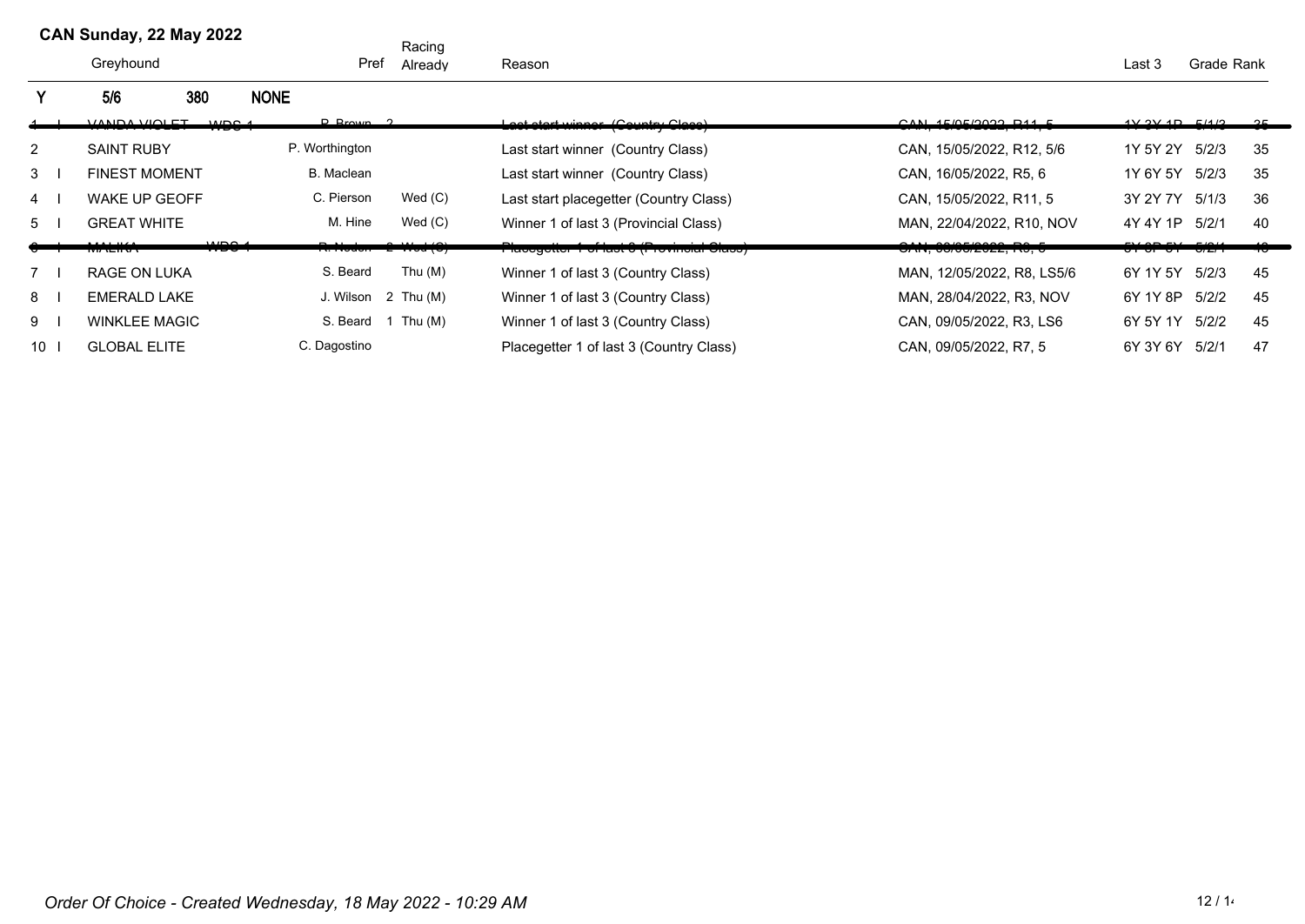|   | CAN Sunday, 22 May 2022                                |     |                  |                             | Racing            |                                                                              |                                                           |                                                                         |                                    |  |
|---|--------------------------------------------------------|-----|------------------|-----------------------------|-------------------|------------------------------------------------------------------------------|-----------------------------------------------------------|-------------------------------------------------------------------------|------------------------------------|--|
|   | Greyhound                                              |     |                  | Pref                        | Already           | Reason                                                                       |                                                           | Last 3                                                                  | <b>Grade Rank</b>                  |  |
| Y | 6                                                      | 380 | <b>NONE</b>      |                             |                   |                                                                              |                                                           |                                                                         |                                    |  |
|   | <b>SMITHY KEEPING</b>                                  |     | (R)              | <b>B.</b> Cook              | Wed $(C)$         | Last start placegetter (Country Class)                                       | CAN, 15/05/2022, R12, 5/6                                 | 2Y 4Y 5Y 6/1                                                            | 6                                  |  |
| 2 | <b>FAWN MOWER</b>                                      |     | (R)              | P. Worthington              | Thu $(M)$         | Last start placegetter (Country Class)                                       | MAN, 12/05/2022, R8, LS5/6                                | 2Y 7Y 4Y 6/1                                                            | 6                                  |  |
|   | <b>UADIIYU TUA</b>                                     |     | aldre 2          | ווטו וויוסוטוויוס           |                   | Last start placegetter (Couritity Class)                                     | <b>UAIN, TUIUUIZUZZ, INTZ, UIU</b>                        | <u>ətotət oli</u>                                                       | ᠳ                                  |  |
|   | $\frac{1}{2}$<br>WEST SITELIS                          |     |                  | مم                          |                   | Laot olant placegotion (Ocumity Oldoo)                                       | $V''''$ , $V''$ $V''$ $V''$ $V''$ $V''$ $V''$ $V''$       | 0,1,0,1,0,1<br><del>,,,,,,,,</del>                                      | $\sim$<br>᠊ᡨ                       |  |
|   | <del>ULOI UN LUTU</del>                                |     |                  | <del>o. Doaru</del>         | <del>.</del>      | ι ιαυτάσισι τ οι ιαρι ο (φυσιπιν φιαρρ)                                      | <u>ט, טורוז, ובו שטובע ב, ווידעוזו</u>                    | <del>मा आ टा</del>                                                      | zσ<br>᠊ᠳ                           |  |
|   | <u>MILLIE MILLIONIO</u><br>. <del>.</del> <del>.</del> |     |                  | $D$ Warthington $A$ Thu (M) |                   | Placegotter 1 of last 3 (Gountry Clase)                                      | $MTC$ $A ZIAI QQQQQL R$                                   | $7VCD$ $9V$ $014$                                                       | $\Omega$                           |  |
|   | <del>onoe onine jo</del>                               |     | $\sqrt{100}$     | <del>o. Dally</del>         |                   | riacegener i unasi J (Country Class)                                         | UAIN, <i><b>ZOIUJIZUZZ, INTT,</b></i>                     | <del>71 01 21 - 071</del>                                               | 74                                 |  |
|   | WEST ON MURDING WORLD                                  |     |                  | $T$ Mitcham $2$ Thu (M)     |                   | Placegetter 1 of last 3 (Country Class)                                      | MAN SAROROOS DAS S<br>יו ה <i>בבט בוטטור</i> ט היה הזו    | $\alpha$ $\alpha$ $\alpha$ $\alpha$ $\alpha$ $\alpha$ $\alpha$ $\alpha$ | $\Omega$                           |  |
|   | <u>KIMILAALLEATIANL</u><br><del>www.concept.com</del>  |     | MDC <sub>1</sub> | سممد                        |                   | $\overline{1}$<br><del>1 1000yottor 1 or 100t 0 (Oountry Oldoo)</del>        | $\Omega$<br>ט , טו , <i>בטו</i> ס <i>זוב</i> טבב, ו זט, ט | $\sim$ $\sim$                                                           | $\sim$<br>$\mathbf{A}$             |  |
|   | مسمع يدمسه<br>--------------                           |     | MDC <sub>1</sub> | سمده                        |                   | <u> Laor Ulair Dalu (Nuim Iuar)</u>                                          | <u> UNIT, ZUI UTZUZZ, IN II, UTII I</u>                   | T<br><del>⊓ ਰਾਰ</del>                                                   | ᠳ<br>ᡔᠣ                            |  |
|   | סהיה היה הס                                            |     |                  | <del>o.boaru i mutmi</del>  |                   | <u> Last σταιτ Date (πισι-πιθατ)</u>                                         | UNIY, UUIUJIZUZZ, IYU, U (14)                             | <del>4141 01 - 011</del>                                                | zσ                                 |  |
|   | CLINDANED CTUNT MDC 2                                  |     |                  | $C$ Hall 1 $Wod$ $(C)$      |                   | Lost Start Data (Nan Haat)                                                   | $CAN$ $\Omega$ $\Omega$ $COM$                             | $AVAVEV$ $611$                                                          | 25                                 |  |
|   | CUMDIVUMIATCUTD                                        |     |                  | $T$ Mitcham                 | $2$ DEC Thu $(M)$ | للمملك ويوالة تماجيك بالمستلات بالمستل<br><u>Laor Olan Dalo (1101 110au)</u> | OMI ACIOFI0000 D7 C147                                    | $4\sqrt{N}$ $7\sqrt{N}$                                                 | $\sim$                             |  |
|   | $1111 + 72110$<br>ww <del>on</del>                     |     |                  | $T^{\prime}$                | DEO TH            | Laot Olan Dalo (Non-Noal)                                                    | $\Omega$<br><del>UNIS, TURUZULL, INU, UIU (LT</del>       | $\neg y \wedge \neg y \wedge \neg y$                                    | $\sim$ $\sim$<br>$\sim$<br>ΣU<br>ᠳ |  |
|   | \\\/\\\\\\\\\\\<br><del>,,,,,,,,,,,,,</del>            |     | V                | $T = 0$ ditals<br>$\sim$    |                   | $\mathbf{L}$<br>Last Start Date (Non-Neat)                                   | $\Omega$<br>V(W, TUVVULVLL, TV, VULL)                     | $\sim$ $\sim$<br><del>, איט וטו</del> ס                                 | $\sim$<br>$\sim$ $\sim$<br>ΣU      |  |